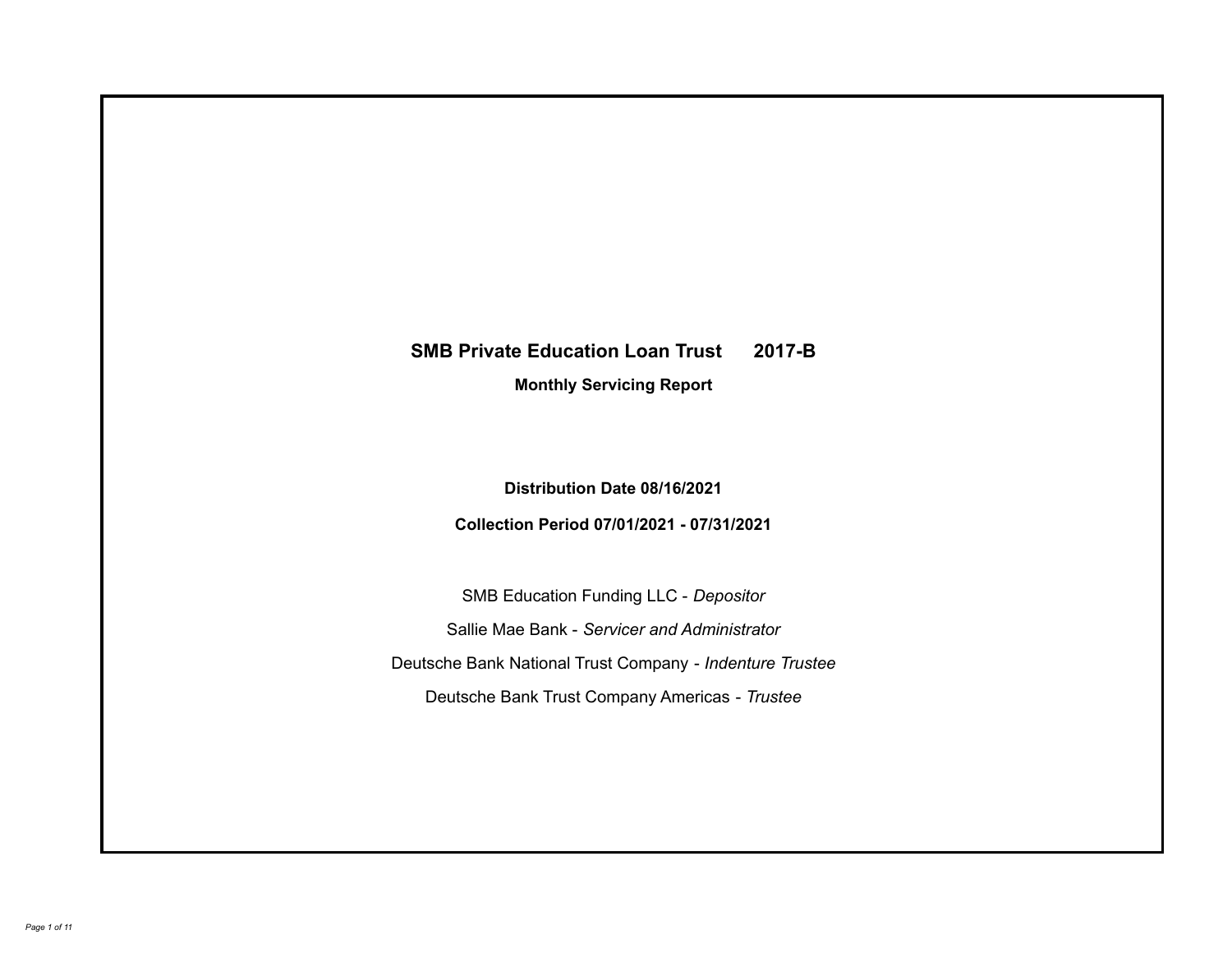A

| A | <b>Student Loan Portfolio Characteristics</b> |                                                 | <b>Settlement Date</b><br>11/08/2017 | 06/30/2021       | 07/31/2021       |
|---|-----------------------------------------------|-------------------------------------------------|--------------------------------------|------------------|------------------|
|   | <b>Principal Balance</b>                      |                                                 | \$701,477,893.40                     | \$386,302,316.22 | \$380,408,823.44 |
|   | Interest to be Capitalized Balance            |                                                 | 46,726,543.99                        | 18,439,107.98    | 17,306,403.86    |
|   | Pool Balance                                  |                                                 | \$748,204,437.39                     | \$404,741,424.20 | \$397,715,227.30 |
|   |                                               |                                                 |                                      |                  |                  |
|   | Weighted Average Coupon (WAC)                 |                                                 | 8.86%                                | 7.87%            | 7.87%            |
|   | Weighted Average Remaining Term               |                                                 | 135.09<br>66,252                     | 127.74<br>36,736 | 127.60<br>36,130 |
|   | Number of Loans<br>Number of Borrowers        |                                                 | 63,554                               | 35,404           | 34,830           |
|   | Pool Factor                                   |                                                 |                                      | 0.540950312      | 0.531559568      |
|   |                                               | Since Issued Total Constant Prepayment Rate (1) |                                      | 11.51%           | 11.49%           |
| B | <b>Debt Securities</b>                        | Cusip/Isin                                      | 07/15/2021                           |                  | 08/16/2021       |
|   | A <sub>2</sub> A                              | 83189DAB6                                       | \$156,323,727.96                     |                  | \$153,028,441.61 |
|   | A2B                                           | 83189DAC4                                       | \$76,995,268.98                      |                  | \$75,372,217.50  |
|   | В                                             | 83189DAD2                                       | \$50,000,000.00                      |                  | \$50,000,000.00  |
| C | <b>Certificates</b>                           | <b>Cusip/Isin</b>                               | 07/15/2021                           |                  | 08/16/2021       |
|   |                                               |                                                 |                                      |                  |                  |
|   | Residual                                      | 83189D100                                       | \$100,000.00                         |                  | \$100,000.00     |
|   |                                               |                                                 |                                      |                  |                  |
| D | <b>Account Balances</b>                       |                                                 | 07/15/2021                           |                  | 08/16/2021       |
|   | Reserve Account Balance                       |                                                 | \$1,891,480.00                       |                  | \$1,891,480.00   |
| E | <b>Asset / Liability</b>                      |                                                 | 07/15/2021                           |                  | 08/16/2021       |
|   |                                               |                                                 |                                      |                  |                  |
|   | Overcollateralization Percentage              |                                                 | 30.00%                               |                  | 30.00%           |
|   | Specified Overcollateralization Amount        |                                                 | \$121,422,427.26                     |                  | \$119,314,568.19 |

(1) For additional information, see 'Since Issued CPR Methodology' found on page 11 of this report.

Actual Overcollateralization Amount \$121,422,427.26

\$119,314,568.19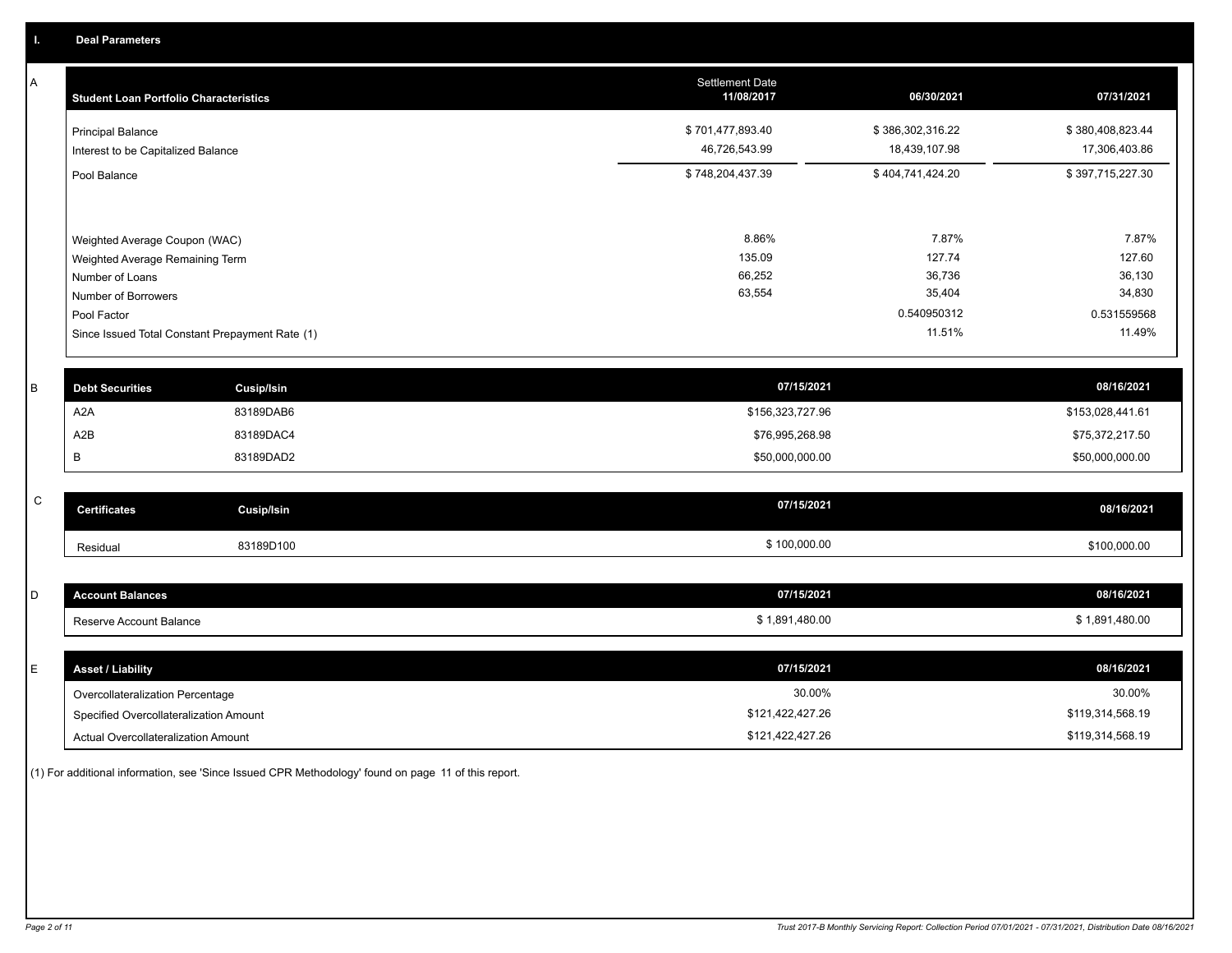| Α | <b>Student Loan Principal Receipts</b>                           |                |
|---|------------------------------------------------------------------|----------------|
|   | <b>Borrower Principal</b>                                        | 6,895,452.73   |
|   | <b>Consolidation Activity Principal</b>                          | 0.00           |
|   | Seller Principal Reimbursement                                   | 0.00           |
|   | Servicer Principal Reimbursement                                 | 0.00           |
|   | Delinquent Principal Purchases by Servicer                       | 0.00           |
|   | <b>Other Principal Deposits</b>                                  | 92,493.85      |
|   | <b>Total Principal Receipts</b>                                  | \$6,987,946.58 |
| B | <b>Student Loan Interest Receipts</b>                            |                |
|   | <b>Borrower Interest</b>                                         | 2,020,487.40   |
|   | <b>Consolidation Activity Interest</b>                           | 0.00           |
|   | Seller Interest Reimbursement                                    | 0.00           |
|   | Servicer Interest Reimbursement                                  | 0.00           |
|   | Delinquent Interest Purchases by Servicer                        | 0.00           |
|   | Other Interest Deposits                                          | 976.52         |
|   | <b>Total Interest Receipts</b>                                   | \$2,021,463.92 |
| C | <b>Recoveries on Realized Losses</b>                             | \$47,308.67    |
| D | <b>Investment Income</b>                                         | \$230.17       |
| E | <b>Funds Borrowed from Next Collection Period</b>                | \$0.00         |
| F | Funds Repaid from Prior Collection Period                        | \$0.00         |
| G | Loan Sale or Purchase Proceeds                                   | \$0.00         |
| н | <b>Initial Deposits to Distribution Account</b>                  | \$0.00         |
|   | <b>Excess Transferred from Other Accounts</b>                    | \$0.00         |
| J | <b>Borrower Benefit Reimbursements</b>                           | \$0.00         |
| Κ | <b>Other Deposits</b>                                            | \$0.00         |
| L | <b>Other Fees Collected</b>                                      | \$0.00         |
| M | <b>AVAILABLE FUNDS</b>                                           | \$9,056,949.34 |
| N | Non-Cash Principal Activity During Collection Period             | \$1,094,453.80 |
| O | Aggregate Purchased Amounts by the Depositor, Servicer or Seller | \$93,470.37    |
| P | Aggregate Loan Substitutions                                     | \$0.00         |
|   |                                                                  |                |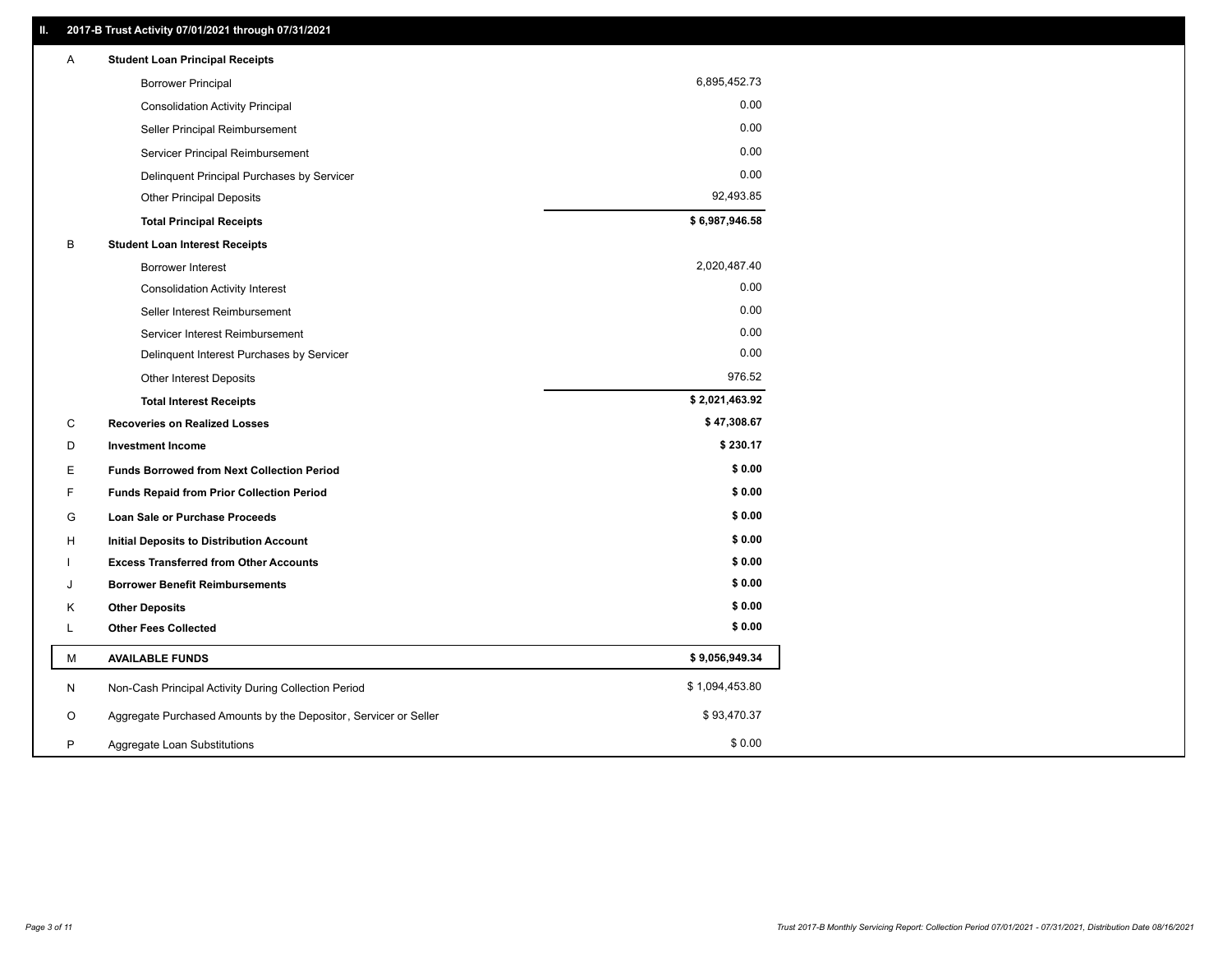| <b>Loans by Repayment Status</b> |                       |                          |            |                                                           |                |                            |                          |         |                                                           |                |                            |
|----------------------------------|-----------------------|--------------------------|------------|-----------------------------------------------------------|----------------|----------------------------|--------------------------|---------|-----------------------------------------------------------|----------------|----------------------------|
|                                  |                       |                          | 07/31/2021 |                                                           |                | 06/30/2021                 |                          |         |                                                           |                |                            |
|                                  |                       | <b>Wtd Avg</b><br>Coupon | # Loans    | Principal and<br><b>Interest Accrued</b><br>to Capitalize | % of Principal | % of Loans in<br>Repay (1) | <b>Wtd Avg</b><br>Coupon | # Loans | Principal and<br><b>Interest Accrued</b><br>to Capitalize | % of Principal | % of Loans in<br>Repay (1) |
| INTERIM:                         | IN SCHOOL             | 8.83%                    | 1,225      | \$18,384,339.47                                           | 4.622%         | $-$ %                      | 8.84%                    | 1,268   | \$19,001,988.54                                           | 4.695%         | $-$ %                      |
|                                  | <b>GRACE</b>          | 8.96%                    | 612        | \$9,259,465.75                                            | 2.328%         | $-$ %                      | 9.00%                    | 755     | \$11,452,903.80                                           | 2.830%         | $-$ %                      |
|                                  | <b>DEFERMENT</b>      | 8.62%                    | 2,590      | \$33,649,534.12                                           | 8.461%         | $-$ %                      | 8.61%                    | 2,612   | \$34,001,098.80                                           | 8.401%         | $-$ %                      |
| <b>REPAYMENT:</b>                | <b>CURRENT</b>        | 7.68%                    | 30,090     | \$313,843,926.13                                          | 78.912%        | 93.289%                    | 7.68%                    | 30,572  | \$318,001,697.63                                          | 78.569%        | 93.451%                    |
|                                  | 31-60 DAYS DELINQUENT | 8.19%                    | 404        | \$5,372,258.65                                            | 1.351%         | 1.597%                     | 8.07%                    | 312     | \$4,433,880.53                                            | 1.095%         | 1.303%                     |
|                                  | 61-90 DAYS DELINQUENT | 8.00%                    | 173        | \$2,761,423.66                                            | 0.694%         | 0.821%                     | 8.04%                    | 174     | \$2,495,921.33                                            | 0.617%         | 0.733%                     |
|                                  | > 90 DAYS DELINQUENT  | 8.52%                    | 125        | \$1,894,784.69                                            | 0.476%         | 0.563%                     | 8.38%                    | 126     | \$2,038,129.06                                            | 0.504%         | 0.599%                     |
|                                  | FORBEARANCE           | 8.04%                    | 911        | \$12,549,494.83                                           | 3.155%         | 3.730%                     | 8.05%                    | 917     | \$13,315,804.51                                           | 3.290%         | 3.913%                     |
| <b>TOTAL</b>                     |                       |                          | 36,130     | \$397,715,227.30                                          | 100.00%        | 100.00%                    |                          | 36,736  | \$404,741,424.20                                          | 100.00%        | 100.00%                    |

Percentages may not total 100% due to rounding \*

1 Loans classified in "Repayment" include any loan for which interim interest only, \$25 fixed payments or full principal and interest payments are due.

|                              |                                                                                                                                                                              |                          | <b>Loans by Borrower Status</b> |                                                                  |                |                                |                          |         |                                                                  |                |                                |
|------------------------------|------------------------------------------------------------------------------------------------------------------------------------------------------------------------------|--------------------------|---------------------------------|------------------------------------------------------------------|----------------|--------------------------------|--------------------------|---------|------------------------------------------------------------------|----------------|--------------------------------|
|                              |                                                                                                                                                                              |                          |                                 | 07/31/2021                                                       |                |                                | 06/30/2021               |         |                                                                  |                |                                |
|                              |                                                                                                                                                                              | <b>Wtd Avg</b><br>Coupon | # Loans                         | <b>Principal and</b><br><b>Interest Accrued</b><br>to Capitalize | % of Principal | % of Loans in<br>P&I Repay (2) | <b>Wtd Avg</b><br>Coupon | # Loans | <b>Principal and</b><br><b>Interest Accrued</b><br>to Capitalize | % of Principal | % of Loans in<br>P&I Repay (2) |
| <b>INTERIM:</b>              | IN SCHOOL                                                                                                                                                                    | 8.44%                    | 2,277                           | \$32,932,977.92                                                  | 8.281%         | $-$ %                          | 8.45%                    | 2,383   | \$34,595,760.13                                                  | 8.548%         | $-$ %                          |
|                              | <b>GRACE</b>                                                                                                                                                                 | 8.46%                    | 1,148                           | \$17,378,591.97                                                  | 4.370%         | $-$ %                          | 8.49%                    | 1,400   | \$20,729,241.10                                                  | 5.122%         | $-$ %                          |
|                              | <b>DEFERMENT</b>                                                                                                                                                             | 8.27%                    | 4,589                           | \$56,666,038.64                                                  | 14.248%        | $-$ %                          | 8.26%                    | 4,615   | \$57,246,538.62                                                  | 14.144%        | $-$ %                          |
| P&I REPAYMENT:               | <b>CURRENT</b>                                                                                                                                                               | 7.66%                    | 26,528                          | \$268,432,794.67                                                 | 67.494%        | 92.328%                        | 7.65%                    | 26,840  | \$270,326,067.42                                                 | 66.790%        | 92.524%                        |
|                              | 31-60 DAYS DELINQUENT                                                                                                                                                        | 8.21%                    | 389                             | \$5,212,578.85                                                   | 1.311%         | 1.793%                         | 8.06%                    | 294     | \$4,209,006.53                                                   | 1.040%         | 1.441%                         |
|                              | 61-90 DAYS DELINQUENT                                                                                                                                                        | 8.00%                    | 167                             | \$2,671,721.19                                                   | 0.672%         | 0.919%                         | 8.01%                    | 168     | \$2,411,841.85                                                   | 0.596%         | 0.825%                         |
|                              | > 90 DAYS DELINQUENT                                                                                                                                                         | 8.51%                    | 123                             | \$1,883,891.69                                                   | 0.474%         | 0.648%                         | 8.39%                    | 125     | \$2,011,012.66                                                   | 0.497%         | 0.688%                         |
|                              | FORBEARANCE                                                                                                                                                                  | 8.04%                    | 909                             | \$12,536,632.37                                                  | 3.152%         | 4.312%                         | 8.04%                    | 911     | \$13,211,955.89                                                  | 3.264%         | 4.522%                         |
| <b>TOTAL</b><br>$\star$<br>2 | Percentages may not total 100% due to rounding<br>Loans classified in "P&I Repayment" includes only those loans for which scheduled principal and interest payments are due. |                          | 36,130                          | \$397,715,227.30                                                 | 100.00%        | 100.00%                        |                          | 36,736  | \$404,741,424.20                                                 | 100.00%        | 100.00%                        |

To conform with company standard reporting these sections now include Princial and Interest Accrued to Capitalize .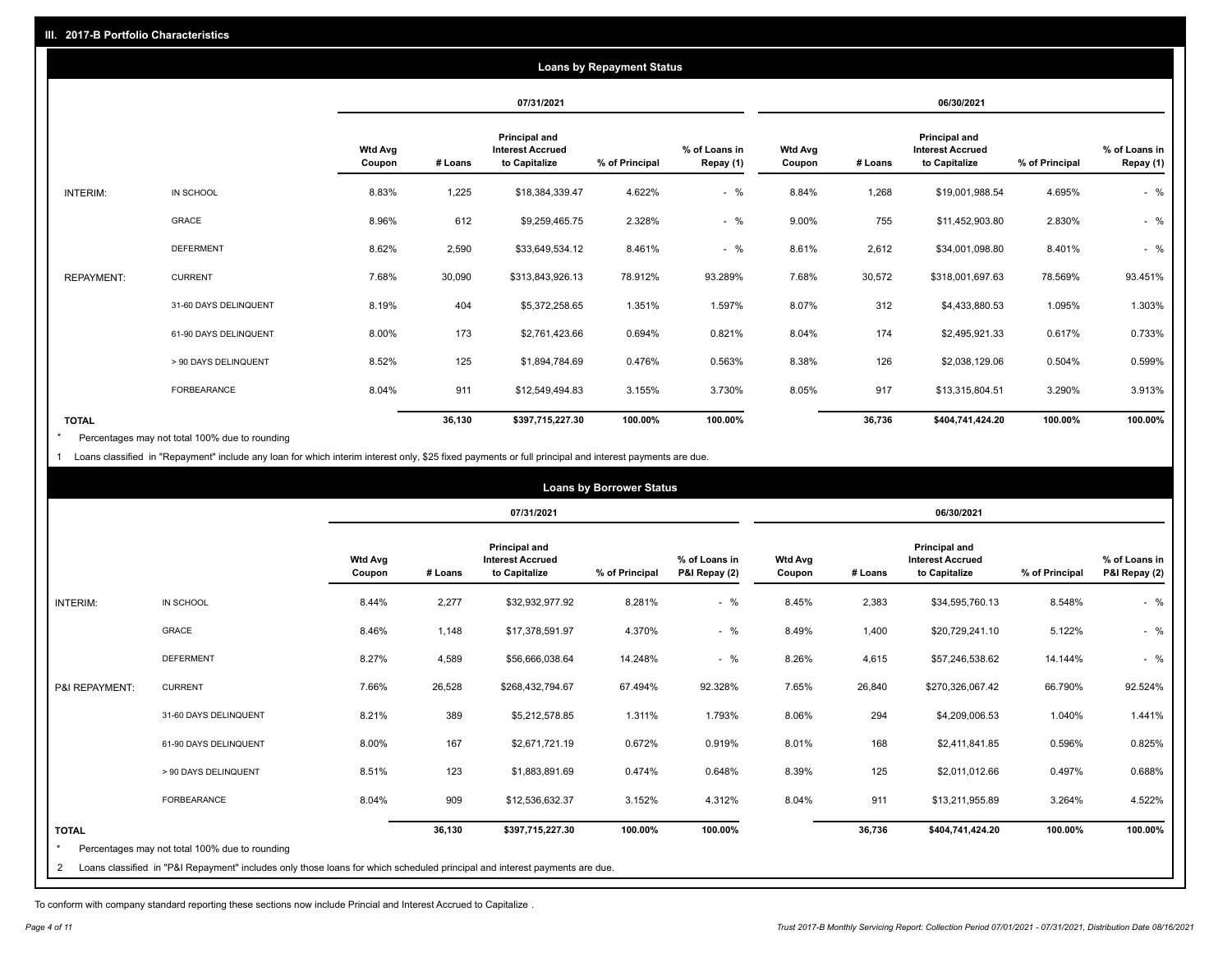|                                                                                                  | 7/31/2021        | 6/30/2021        |
|--------------------------------------------------------------------------------------------------|------------------|------------------|
| Pool Balance                                                                                     | \$397,715,227.30 | \$404,741,424.20 |
| Total # Loans                                                                                    | 36,130           | 36,736           |
| Total # Borrowers                                                                                | 34,830           | 35,404           |
| Weighted Average Coupon                                                                          | 7.87%            | 7.87%            |
| Weighted Average Remaining Term                                                                  | 127.60           | 127.74           |
| Percent of Pool - Cosigned                                                                       | 92.7%            | 92.8%            |
| Percent of Pool - Non Cosigned                                                                   | 7.3%             | 7.2%             |
| Borrower Interest Accrued for Period                                                             | \$2,545,037.89   | \$2,501,260.62   |
| <b>Outstanding Borrower Interest Accrued</b>                                                     | \$20,712,953.77  | \$21,879,313.07  |
| Gross Principal Realized Loss - Periodic *                                                       | \$538,953.62     | \$421,988.42     |
| Gross Principal Realized Loss - Cumulative *                                                     | \$20,646,867.33  | \$20,107,913.71  |
| Recoveries on Realized Losses - Periodic                                                         | \$47,308.67      | \$89,335.13      |
| Recoveries on Realized Losses - Cumulative                                                       | \$2,512,961.62   | \$2,465,652.95   |
| Net Losses - Periodic                                                                            | \$491,644.95     | \$332,653.29     |
| Net Losses - Cumulative                                                                          | \$18,133,905.71  | \$17,642,260.76  |
| Non-Cash Principal Activity - Capitalized Interest                                               | \$1,635,691.94   | \$1,672,427.44   |
| Since Issued Total Constant Prepayment Rate (CPR) (1)                                            | 11.49%           | 11.51%           |
| <b>Loan Substitutions</b>                                                                        | \$0.00           | \$0.00           |
| <b>Cumulative Loan Substitutions</b>                                                             | \$0.00           | \$0.00           |
| <b>Unpaid Servicing Fees</b>                                                                     | \$0.00           | \$0.00           |
| <b>Unpaid Administration Fees</b>                                                                | \$0.00           | \$0.00           |
| <b>Unpaid Carryover Servicing Fees</b>                                                           | \$0.00           | \$0.00           |
| Note Interest Shortfall                                                                          | \$0.00           | \$0.00           |
| Loans in Modification                                                                            | \$28,259,996.55  | \$28,484,935.45  |
| % of Loans in Modification as a % of Loans in Repayment (P&I)                                    | 10.16%           | 10.21%           |
|                                                                                                  |                  |                  |
| % Annualized Gross Principal Realized Loss - Periodic as a %<br>of Loans in Repayment (P&I) * 12 | 2.32%            | 1.82%            |
| % Gross Principal Realized Loss - Cumulative as a % of<br>Original Pool Balance                  | 2.76%            | 2.69%            |

\* In accordance with the Servicer's current policies and procedures, after September 1, 2017 loans subject to bankruptcy claims generally will not be reported as a charged- off unless and until they are delinquent for 120

(1) For additional information, see 'Since Issued CPR Methodology' found on page 11 of this report.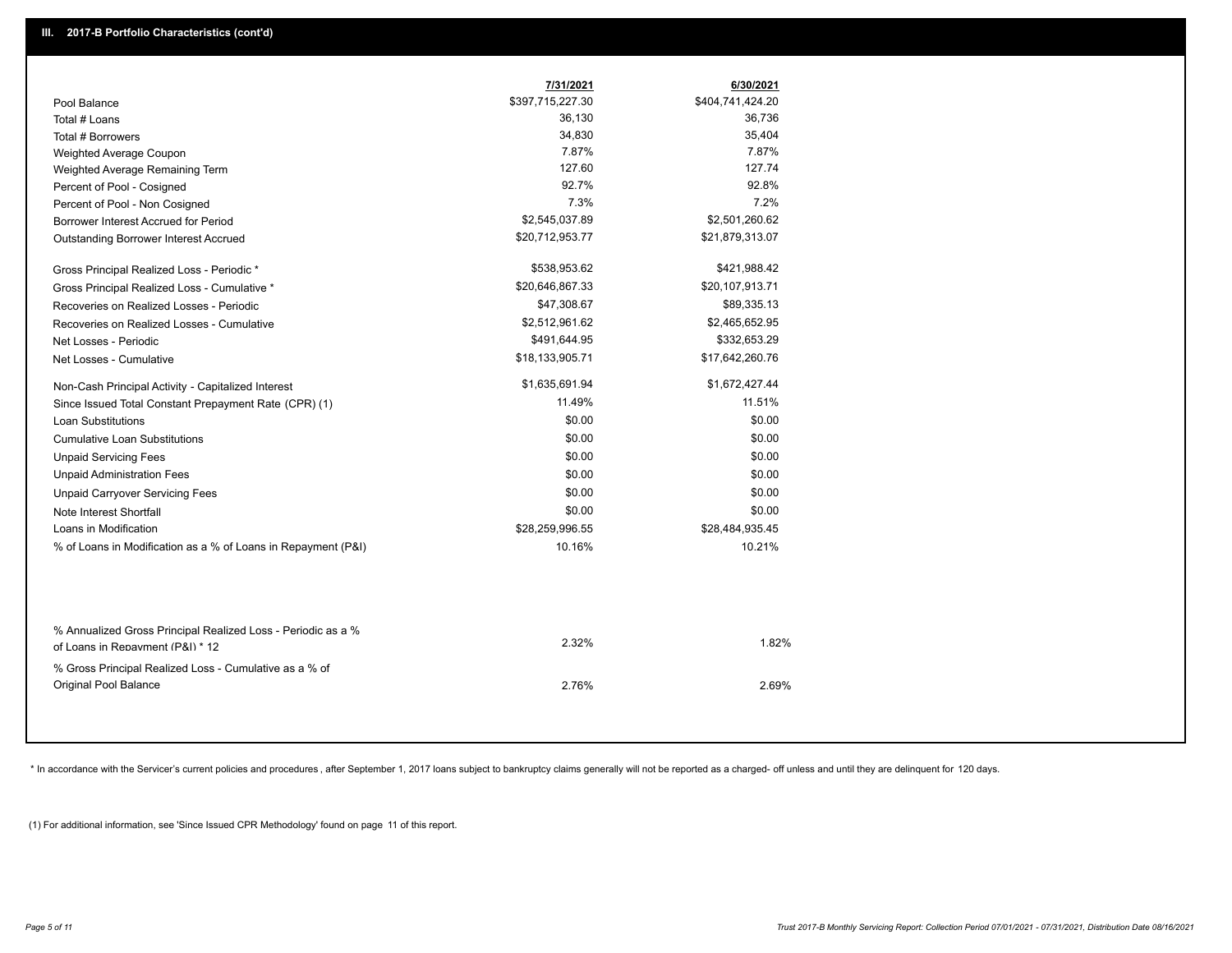## **Loan Program**

A

|                                    | Weighted<br>Average | # LOANS | <b>\$ AMOUNT</b> | $%$ *    |
|------------------------------------|---------------------|---------|------------------|----------|
| - Smart Option Interest-Only Loans | 6.84%               | 7,846   | \$60,836,281.35  | 15.296%  |
| - Smart Option Fixed Pay Loans     | 7.85%               | 8,807   | \$118,375,209.95 | 29.764%  |
| - Smart Option Deferred Loans      | 8.17%               | 19,477  | \$218,503,736.00 | 54.940%  |
| - Other Loan Programs              | $0.00\%$            | 0       | \$0.00           | 0.000%   |
| <b>Total</b>                       | 7.87%               | 36,130  | \$397,715,227.30 | 100.000% |

\* Percentages may not total 100% due to rounding

B

C

**Index Type**

|                       | Weighted<br>Average | # LOANS | <b>\$ AMOUNT</b> | $%$ *     |
|-----------------------|---------------------|---------|------------------|-----------|
| - Fixed Rate Loans    | 8.21%               | 7,846   | \$97,628,968.87  | 24.547%   |
| - LIBOR Indexed Loans | 7.76%               | 28,284  | \$300,086,258.43 | 75.453%   |
| - Other Index Rates   | $0.00\%$            |         | \$0.00           | $0.000\%$ |
| <b>Total</b>          | 7.87%               | 36,130  | \$397,715,227.30 | 100.000%  |

\* Percentages may not total 100% due to rounding

# **Weighted Average Recent FICO**

| $0 - 639$    | 2,078  | \$23,794,976.26  | 5.983%    |
|--------------|--------|------------------|-----------|
| 640 - 669    | 2,173  | \$24,398,567.79  | 6.135%    |
| 670 - 699    | 3,736  | \$42,759,144.31  | 10.751%   |
| 700 - 739    | 7,535  | \$85,781,390.81  | 21.569%   |
| $740 +$      | 20,607 | \$220,972,562.46 | 55.560%   |
| $N/A^{(1)}$  |        | \$8,585.67       | $0.002\%$ |
| <b>Total</b> | 36,130 | \$397,715,227.30 | 100.000%  |

To conform with company standard reporting these sections now include Princial and Interest Accrued to Capitalize .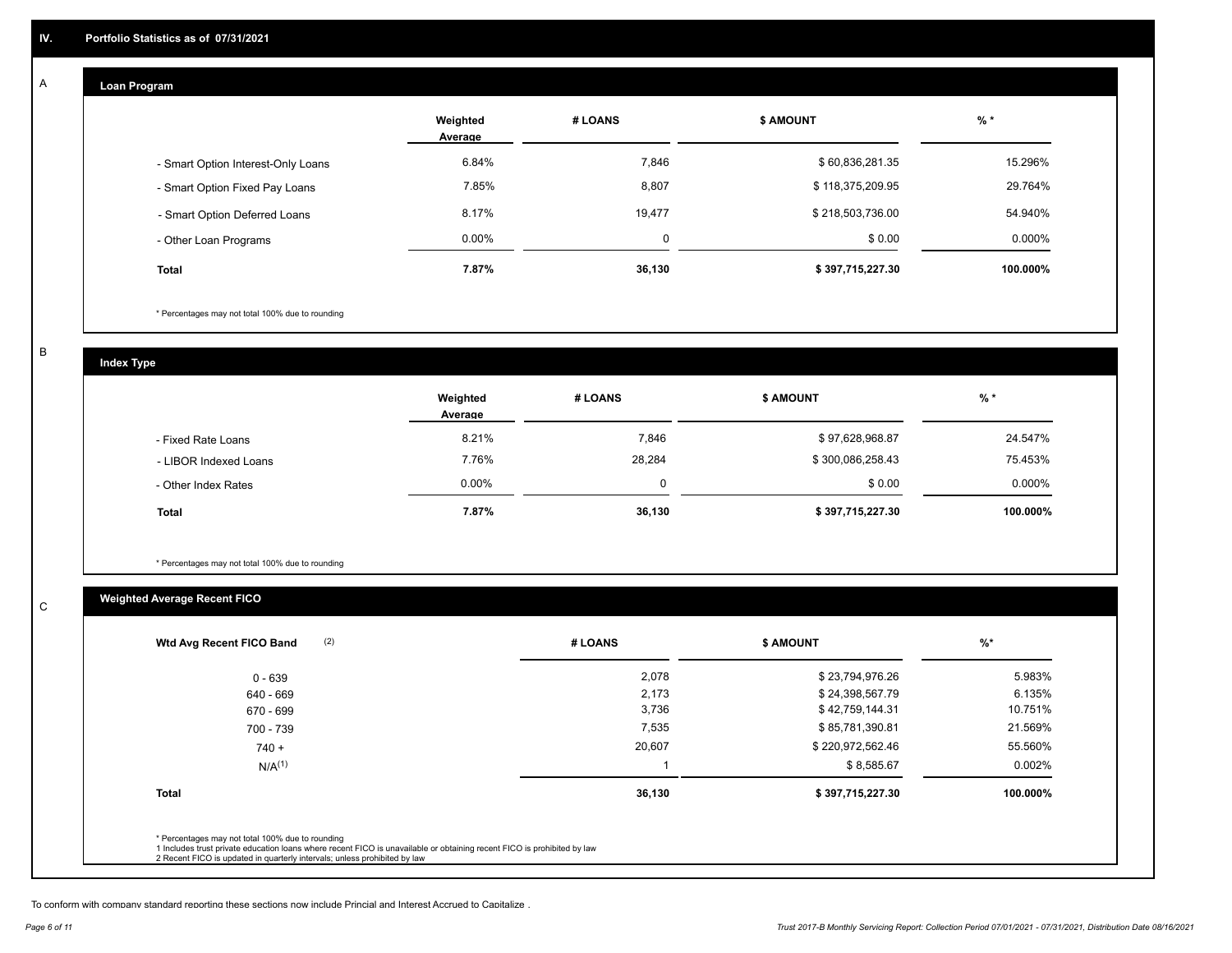| ۷. | 2017-B Reserve Account, Principal Distribution, and R-2 Certificate Calculations                                                                                                                                          |                  |  |
|----|---------------------------------------------------------------------------------------------------------------------------------------------------------------------------------------------------------------------------|------------------|--|
| А. | <b>Reserve Account</b>                                                                                                                                                                                                    |                  |  |
|    | Specified Reserve Account Balance                                                                                                                                                                                         | \$1,891,480.00   |  |
|    | Actual Reserve Account Balance                                                                                                                                                                                            | \$1,891,480.00   |  |
| В. | <b>Principal Distribution Amount</b>                                                                                                                                                                                      |                  |  |
|    | Class A Notes Outstanding<br>i.                                                                                                                                                                                           | \$233,318,996.94 |  |
|    | Pool Balance<br>ii.                                                                                                                                                                                                       | \$397,715,227.30 |  |
|    | First Priority Principal Distribution Amount (i - ii)<br>iii.                                                                                                                                                             | \$0.00           |  |
|    | Class A and B Notes Outstanding<br>iv.                                                                                                                                                                                    | \$283,318,996.94 |  |
|    | First Priority Principal Distribution Amount<br>۷.                                                                                                                                                                        | \$0.00           |  |
|    | Pool Balance<br>VI.                                                                                                                                                                                                       | \$397,715,227.30 |  |
|    | Specified Overcollateralization Amount<br>vii.                                                                                                                                                                            | \$119,314,568.19 |  |
|    | Regular Principal Distribution Amount (if (iv > 0, (iv - v) - (vi - vii))<br>viii.                                                                                                                                        | \$4,918,337.83   |  |
|    | Pool Balance<br>ix.                                                                                                                                                                                                       | \$397,715,227.30 |  |
|    | 10% of Initial Pool Balance<br>х.                                                                                                                                                                                         | \$74,820,443.74  |  |
|    | First Priority Principal Distribution Amount<br>xi.                                                                                                                                                                       | \$0.00           |  |
|    | Regular Principal Distribution Amount<br>xii.                                                                                                                                                                             | \$4,918,337.83   |  |
|    | Available Funds (after payment of waterfall items A through I)<br>xiii.                                                                                                                                                   | \$3,288,688.17   |  |
|    | Additional Principal Distribution Amount (if(vi <= x,min(xiii, vi - xi - xii)))<br>xiv.                                                                                                                                   | \$0.00           |  |
| C. | R-2 Certificate                                                                                                                                                                                                           |                  |  |
|    | <b>Previous Notional Balance</b>                                                                                                                                                                                          | \$45,942,940.00  |  |
|    | Shortfall of Principal                                                                                                                                                                                                    | \$0.00           |  |
|    | Shortfall of Interest                                                                                                                                                                                                     | \$0.00           |  |
|    | <b>Current Notional Balance</b>                                                                                                                                                                                           | \$45,942,940.00  |  |
|    | Excess Distribution Allocated (1)                                                                                                                                                                                         | \$920,487.38     |  |
| D. | R-3 Certificate                                                                                                                                                                                                           |                  |  |
|    | <b>Previous Notional Balance</b>                                                                                                                                                                                          | \$17,721,682.29  |  |
|    | Remaining Principal Collections (2)                                                                                                                                                                                       | \$0.00           |  |
|    | <b>Current Notional Balance</b>                                                                                                                                                                                           | \$17,182,728.67  |  |
|    | 1. Until the notional amount of the R-2 Certificate is reduced to zero and if there is excess cash through the distribution available it will be distributed to the R-2 Certificate, otherwise the<br>amount will be zero |                  |  |

amount will be zero<br>2. Payments will be made after the principal balance of each class of notes has been reduced to zero and the pool balance is less than or equal to the principal balance of the R-3 **Certificate**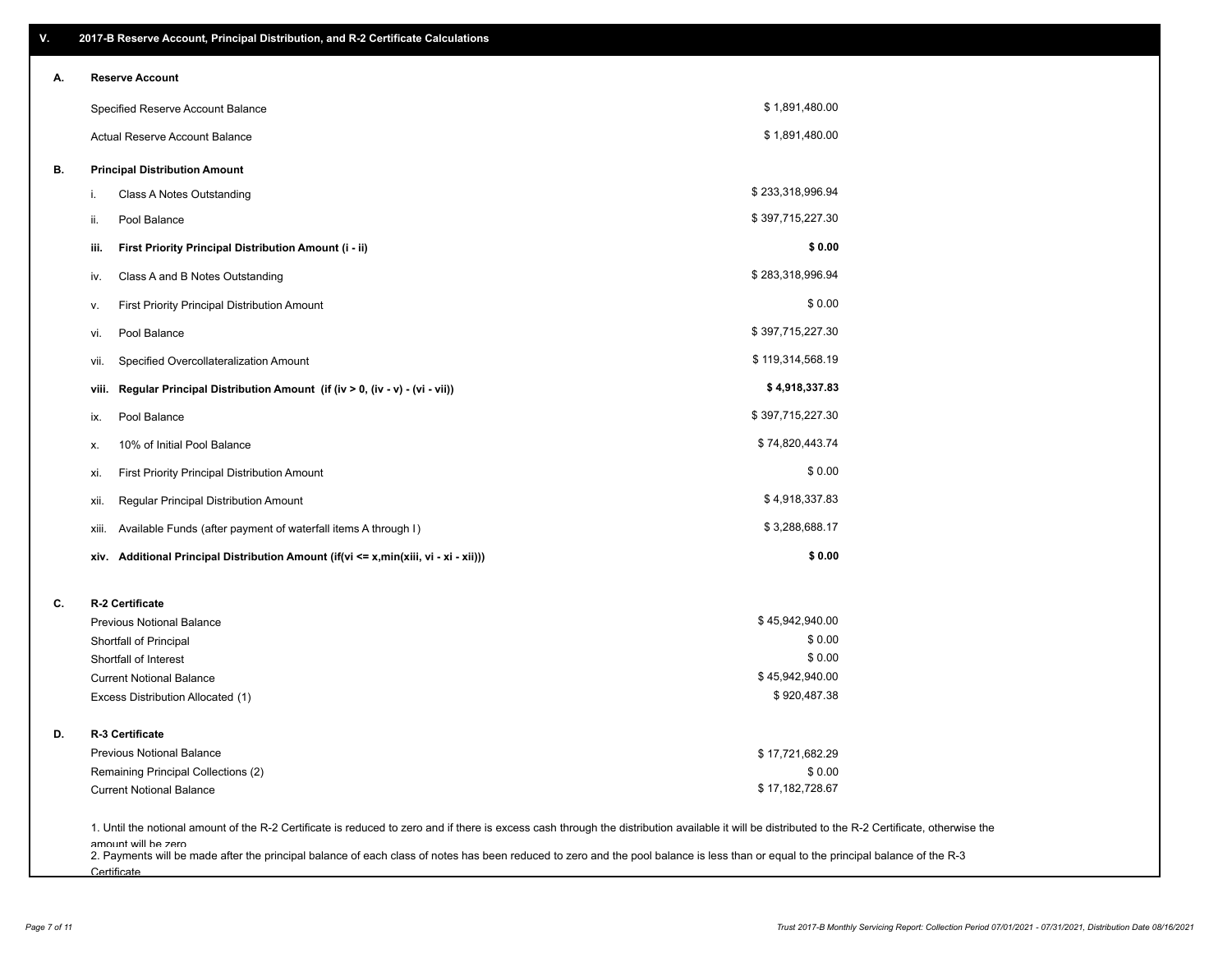|                                               |                                                         | Paid           | <b>Funds Balance</b> |
|-----------------------------------------------|---------------------------------------------------------|----------------|----------------------|
| <b>Total Available Funds</b>                  |                                                         |                | \$9,056,949.34       |
| <b>Trustee Fees</b><br>A                      |                                                         | \$13,125.00    | \$9,043,824.34       |
| B<br><b>Servicing Fees</b>                    |                                                         | \$257,567.23   | \$8,786,257.11       |
| C<br>i. Administration Fees                   |                                                         | \$8,333.00     | \$8,777,924.11       |
|                                               | ii. Unreimbursed Administrator Advances plus any Unpaid | \$0.00         | \$8,777,924.11       |
| D                                             | Class A Noteholders Interest Distribution Amount        | \$425,064.78   | \$8,352,859.33       |
| E<br><b>First Priority Principal Payment</b>  |                                                         | \$0.00         | \$8,352,859.33       |
| F                                             | <b>Class B Noteholders Interest Distribution Amount</b> | \$145,833.33   | \$8,207,026.00       |
| <b>Reinstatement Reserve Account</b><br>G     |                                                         | \$0.00         | \$8,207,026.00       |
| H<br>Regular Principal Distribution           |                                                         | \$4,918,337.83 | \$3,288,688.17       |
| <b>Carryover Servicing Fees</b>               |                                                         | \$0.00         | \$3,288,688.17       |
| Additional Principal Distribution Amount<br>J |                                                         | \$0.00         | \$3,288,688.17       |
| Unpaid Expenses of Trustee<br>Κ               |                                                         | \$0.00         | \$3,288,688.17       |
| Unpaid Expenses of Administrator<br>L         |                                                         | \$0.00         | \$3,288,688.17       |
| М                                             | i. Remaining Funds to the R-1 Certificateholder(s)      | \$2,368,200.79 | \$920,487.38         |
|                                               | ii. Remaining Funds to the R-2 Certificateholder(s)     | \$920,487.38   | \$0.00               |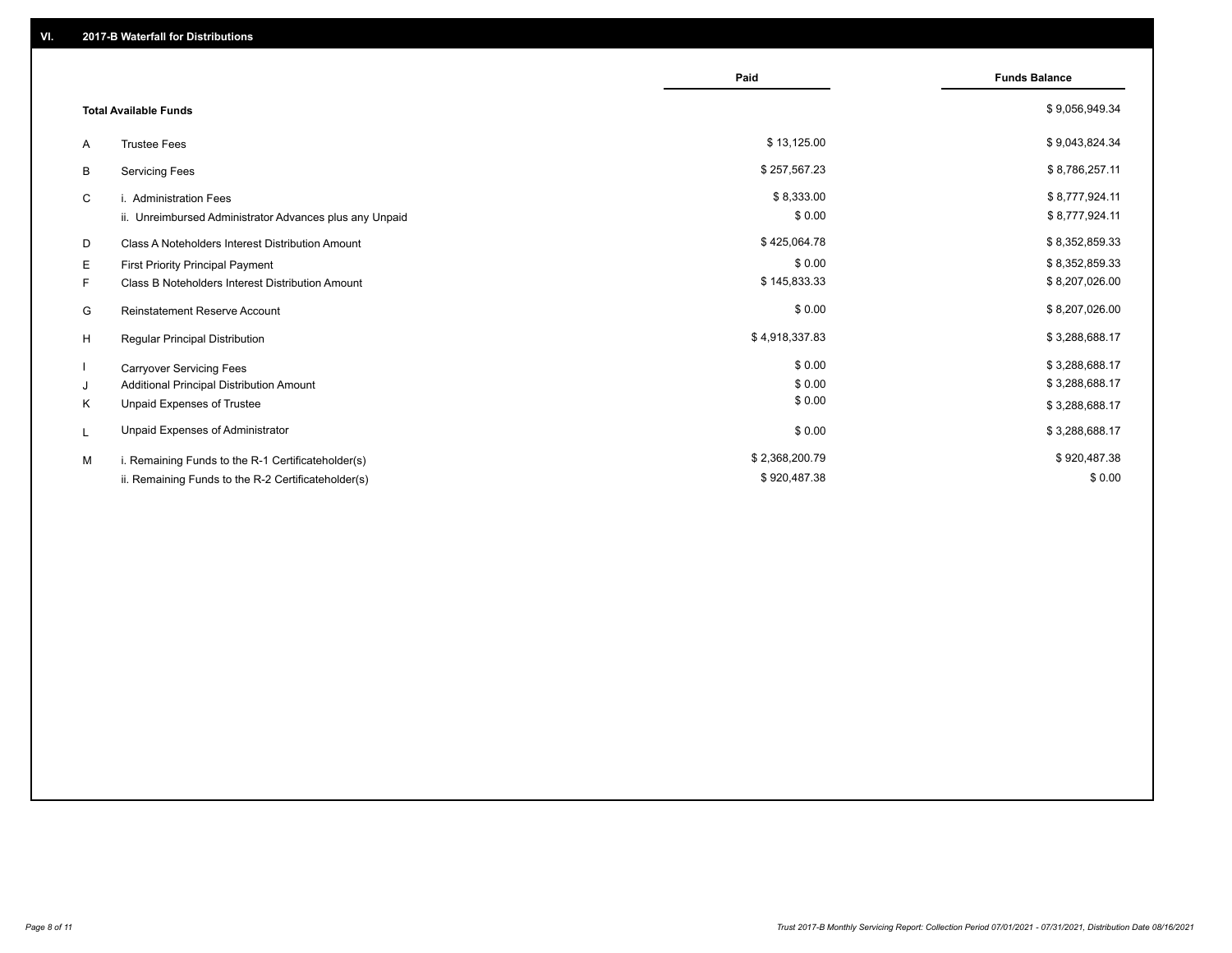| <b>Distribution Amounts</b>                                |                         |                         |                         |
|------------------------------------------------------------|-------------------------|-------------------------|-------------------------|
|                                                            | A <sub>2</sub> A        | A <sub>2</sub> B        | в                       |
| Cusip/Isin                                                 | 83189DAB6               | 83189DAC4               | 83189DAD2               |
| <b>Beginning Balance</b>                                   | \$156,323,727.96        | \$76,995,268.98         | \$50,000,000.00         |
| Index                                                      | <b>FIXED</b>            | <b>LIBOR</b>            | <b>FIXED</b>            |
| Spread/Fixed Rate                                          | 2.82%                   | 0.75%                   | 3.50%                   |
| Record Date (Days Prior to Distribution)                   | 1 NEW YORK BUSINESS DAY | 1 NEW YORK BUSINESS DAY | 1 NEW YORK BUSINESS DAY |
| <b>Accrual Period Begin</b>                                | 7/15/2021               | 7/15/2021               | 7/15/2021               |
| <b>Accrual Period End</b>                                  | 8/15/2021               | 8/16/2021               | 8/15/2021               |
| Daycount Fraction                                          | 0.08333333              | 0.08888889              | 0.08333333              |
| Interest Rate*                                             | 2.82000%                | 0.84313%                | 3.50000%                |
| <b>Accrued Interest Factor</b>                             | 0.002350000             | 0.000749449             | 0.002916667             |
| <b>Current Interest Due</b>                                | \$367,360.76            | \$57,704.02             | \$145,833.33            |
| Interest Shortfall from Prior Period Plus Accrued Interest | $\mathcal{S}$ -         | $$ -$                   | $\mathsf{\$}$ -         |
| <b>Total Interest Due</b>                                  | \$367,360.76            | \$57,704.02             | \$145,833.33            |
| Interest Paid                                              | \$367,360.76            | \$57,704.02             | \$145,833.33            |
| <b>Interest Shortfall</b>                                  | $\mathsf{\$}$ -         | $$ -$                   | $$ -$                   |
| <b>Principal Paid</b>                                      | \$3,295,286.35          | \$1,623,051.48          | $$ -$                   |
| <b>Ending Principal Balance</b>                            | \$153,028,441.61        | \$75,372,217.50         | \$50,000,000.00         |
| Paydown Factor                                             | 0.012295845             | 0.012295845             | 0.000000000             |
| <b>Ending Balance Factor</b>                               | 0.571001648             | 0.571001648             | 1.000000000             |

\* Pay rates for Current Distribution. For the interest rates applicable to the next distribution date, please see https://www.salliemae.com/about/investors/data/SMBabrate.txt.

**VII. 2017-B Distributions**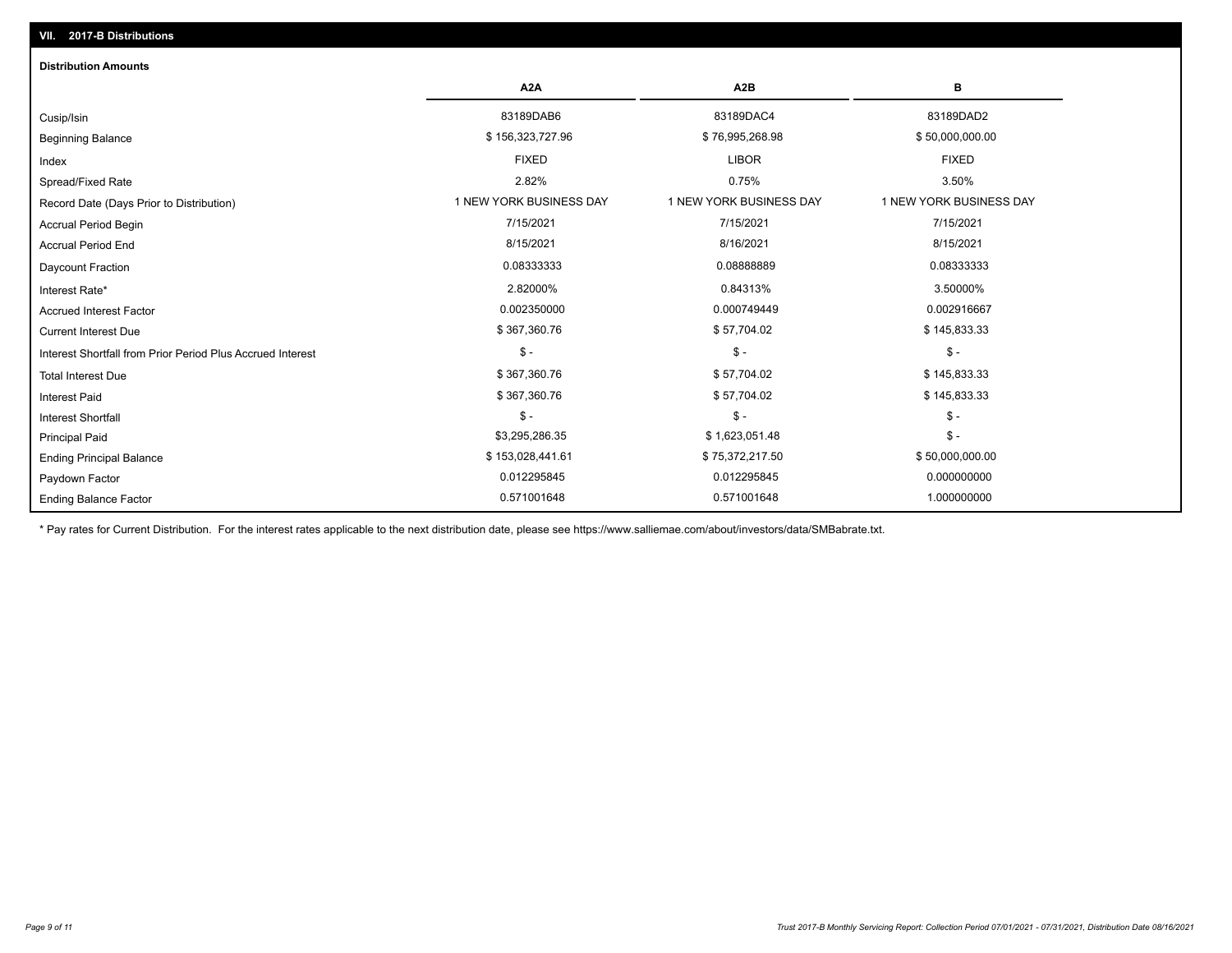#### **VIII. 2017-B Methodology**

#### **Since Issued Total CPR**

$$
\text{total CPR} = 1 - \left(\frac{APB}{PPB}\right)^{\left(\frac{12}{MSC}\right)}
$$

APB = Actual period-end Pool Balance PPB = Projected period-end Pool Balance assuming no prepayments and no defaults Pool Balance = Sum(Principal Balance + Interest Accrued to Capitalize Balance) MSC = Months Since Cut-Off

 $\overline{\phantom{a}}$ J λ

#### **Since-Issued Total Constant Prepayment Rate (CPR)**

Since-Issued Total CPR measures prepayments, both voluntary and involuntary, for a trust student loan pool over the life of a transaction. For each trust distribution, the actual month-end pool balance is compared against a month-end pool balance originally projected at issuance assuming no prepayments and defaults. For purposes of Since- Issued Total CPR calculations, projected period end pool balance assumes in-school status loans have up to a six month grace period before moving to repayment, grace status loans remain in grace status until their status end date and then to move to full principal and interest repayment, loans subject to interim interest or fixed payments during their in-school and grace period continue paying interim interest or fixed payments until full